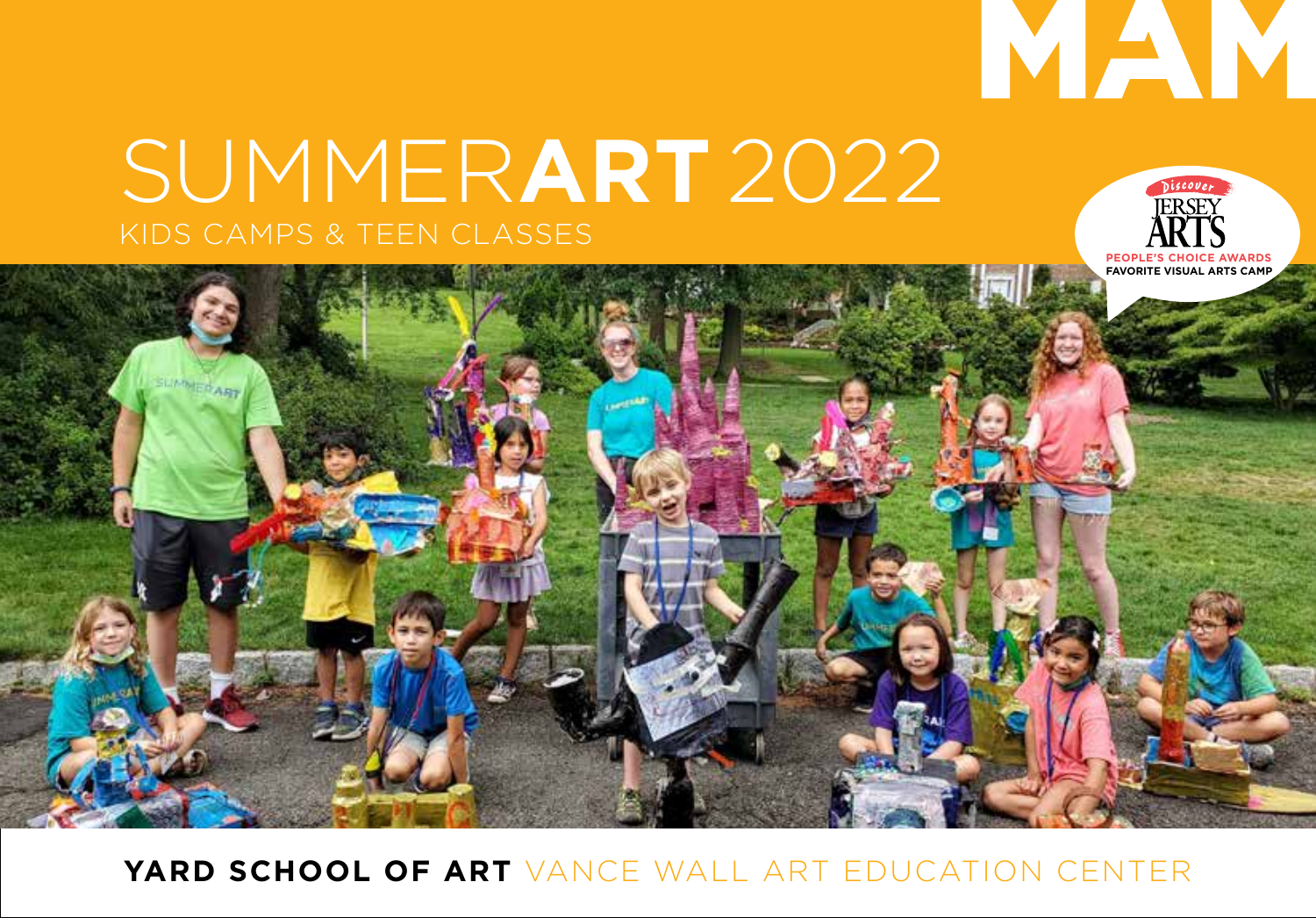*I think what I love best about MAM, aside from the high-quality instruction and the engaging projects, is your ability to connect with the kids and their families.*

At the Montclair Art Museum, we care about your child and believe art can enhance their health and happiness by cultivating creativity, self-expression, personal growth, friendships, and making the most of summer vacation! Art camp is for everybody, not just for artists.

**Campers ages 6–12** will harness their imaginations through creative expression and explore nature, architecture and engineering, history, literacy and storytelling, and social and emotional learning. Two-week studio camps are full-day and each session will emphasize different skills and projects to keep campers interested and engaged. SummerART at Van Vleck House & Gardens Art and Nature Camp is now also full-day! In addition to Studio Camp, older kids can also register for morning-only camps in wheel-throwing ceramics or digital media.

**Young teens ages 12–15** may choose from a range of morning and afternoon classes from traditional fine arts media such as drawing, painting, illustration, and ceramics to contemporary practices in digital art, street art, and zines. All SummerART programs are taught by professional teaching artists and are designed to cultivate imagination while developing artistic skills in a nurturing and inclusive environment. Supervised lunch is now provided for teens who stay all day.

New this year, **Adult SummerART Camp** is open for parents and caregivers—and anyone 16+—who want to get creative and have fun too! These week-long morning studio programs take place the second week of each session and are for all

levels of experience and abilities. Weekly adult classes and weekend workshops are also offered this summer.

**Safety** remains a priority at MAM and camp COVID-19 safety policies will align with CDC and state guidelines for summer camps and local safety requirements. Classes and camps will take place in our spacious studios and outdoors on the Museum grounds. All campers and MAM staff are required to be vaccinated for COVID-19. Please check our website for updates to our COVID safety plan.

Whether your child or teen joins us for one session or all summer, we can't wait to get to know you and your family. MAM staff and instructors are committed to providing an **inclusive experience that embraces the rich diversity of our community**. **Scholarships** are available based on merit and financial need. We are also pleased to offer financial assistance for children with disabilities and special needs. Everything you need to prepare for SummerART is right here. Please check www.montclairartmuseum.org for the latest updates, scholarship and financial need information, and to register.

If you would like to discuss your child's interests and needs to find the best program and schedule, give us a call at 973-259-5139 or email yardschool@montclairartmuseum.org.

#### **LEAH FOX**

*Director, Vance Wall Art Education Center*

# CONTENTS

| <b>Studio Art Camp Calendar</b><br>Ages 6-7, 8-9, 10-12 | 4         |
|---------------------------------------------------------|-----------|
| <b>Specialty Camp Calendar</b><br><b>Ages 6-12</b>      | 5 - 6     |
| <b>Teen Class Calendar</b><br><b>Ages 12-15</b>         | 6         |
| <b>Pricing</b>                                          | 7         |
| <b>Studio Art Camp</b><br>Ages 6-7, 8-9, 10-12          | $8 - 10$  |
| <b>SummerART at Van Vleck</b><br>Ages 6-8               | 11        |
| <b>Drawing &amp; Painting Camp</b><br><b>Ages 9-12</b>  | 12        |
| <b>Digital Media Camp</b><br><b>Ages 9-12</b>           | $12 - 13$ |
| <b>Pottery Camp</b><br>Ages 6-8, 9-12                   | 14        |
| <b>Teen Classes</b><br><b>Ages 12-15</b>                | 15-18     |
| <b>Policies &amp; Procedures</b>                        | 19        |

# WELCOME TO SUMMER**ART** 2022!

*Our daughter loved her experience, learned so much, and came home with so many creative projects!*

# SOME WORDS FROM OUR FAMILIES...



*My child liked everything. From the friendliness of the staff and care they demonstrated to the friendships that were formed. It was amazing.*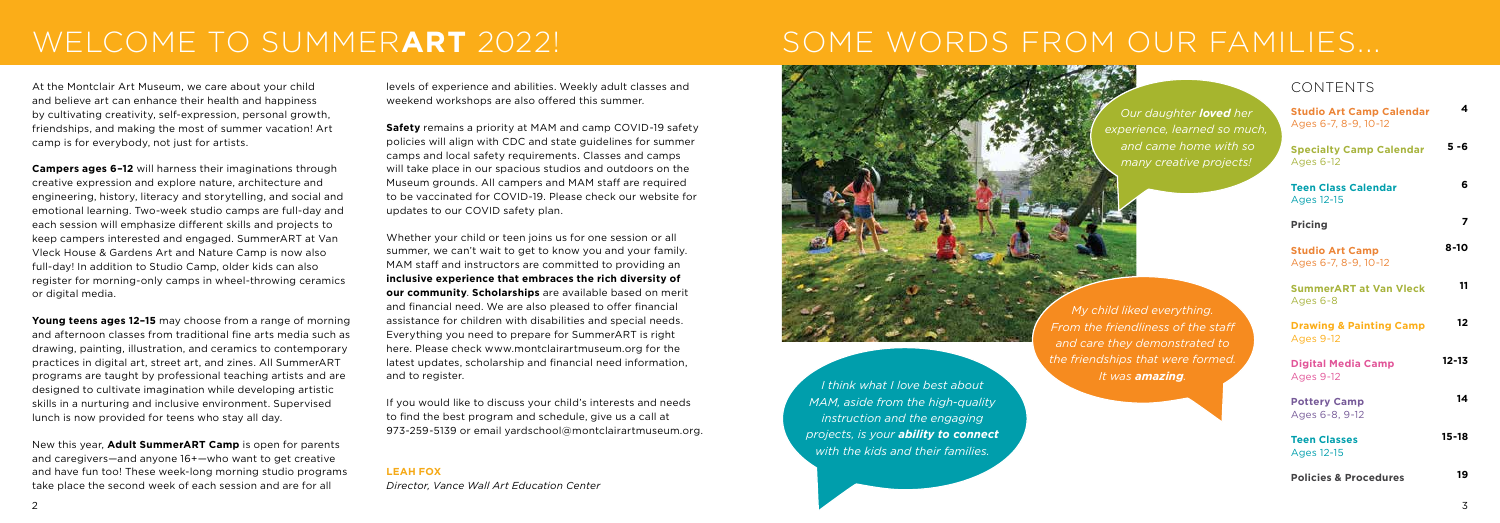| <b>AGES 6-7</b>                          | <b>SESSION 1*</b>       | <b>SESSION 2</b>        | <b>SESSION 3</b>        | <b>SESSION 4</b>        |
|------------------------------------------|-------------------------|-------------------------|-------------------------|-------------------------|
|                                          | July 5-July 15          | July 18-29              | August 1-12             | August 15-26            |
| <b>Session Theme</b>                     | <b>Studio Art Camp:</b> | <b>Studio Art Camp:</b> | <b>Studio Art Camp:</b> | <b>Studio Art Camp:</b> |
| Starts at 9 a.m.                         | <b>Create Kindness</b>  | <b>Make Magic</b>       | <b>Shape Stories</b>    | <b>Imagine Worlds</b>   |
| <b>Afternoon Focus</b><br>Ends at 3 p.m. | Sculpture               | Puppetry                | Painting                | Printmaking             |
| <b>AGES 8-9</b>                          | <b>SESSION 1*</b>       | <b>SESSION 2</b>        | <b>SESSION 3</b>        | <b>SESSION 4</b>        |
|                                          | July 5-July 15          | July 18-29              | August 1-12             | August 15-26            |
| <b>Session Theme</b>                     | <b>Studio Art Camp:</b> | <b>Studio Art Camp:</b> | <b>Studio Art Camp:</b> | <b>Studio Art Camp:</b> |
| Starts at 9 a.m.                         | <b>Create Kindness</b>  | <b>Make Magic</b>       | <b>Shape Stories</b>    | <b>Imagine Worlds</b>   |
| <b>Afternoon Focus</b><br>Ends at 3 p.m. | Painting                | Printmaking             | Sculpture               | Comic Art               |
| <b>AGES 10-12</b>                        | <b>SESSION 1*</b>       | <b>SESSION 2</b>        | <b>SESSION 3</b>        | <b>SESSION 4</b>        |
|                                          | July 5-July 15          | July 18-29              | August 1-12             | August 15-26            |
| <b>Session Theme</b>                     | <b>Studio Art Camp:</b> | <b>Studio Art Camp:</b> | <b>Studio Art Camp:</b> | <b>Studio Art Camp:</b> |
| Starts at 9 a.m.                         | <b>Create Kindness</b>  | <b>Make Magic</b>       | <b>Shape Stories</b>    | <b>Imagine Worlds</b>   |
| <b>Afternoon Focus</b><br>Ends at 3 p.m. | Printmaking             | Painting                | Comic Art               | Sculpture               |

| <b>POTTERY CAMP</b>                        |                                            |                                            |                                            |  |  |
|--------------------------------------------|--------------------------------------------|--------------------------------------------|--------------------------------------------|--|--|
| <b>SESSION 1*</b><br>July 5-July 15        | <b>SESSION 2</b><br>July 18-29             | <b>SESSION 3</b><br>August 1-12            | <b>SESSION 4</b><br>August 15-26           |  |  |
| Ceramic Hand-building<br>Under the Big Top | Ceramic Hand-building<br>Under the Big Top | Ceramic Hand-building<br>Under the Big Top | Ceramic Hand-building<br>Under the Big Top |  |  |
| <b>SESSION 1*</b><br>July 5-July 15        | <b>SESSION 2</b><br>July 18-29             | <b>SESSION 3</b><br>August 1-12            | <b>SESSION 4</b><br>August 15-26           |  |  |
| On the Wheel                               | On the Wheel                               | On the Wheel                               | On the Wheel                               |  |  |
| <b>DIGITAL MEDIA CAMP</b>                  |                                            |                                            |                                            |  |  |
| <b>SESSION 1*</b><br>July 5-July 15        | <b>SESSION 2</b><br>July 18-29             | <b>SESSION 3</b><br>August 1-12            | <b>SESSION 4</b><br>August 15-26           |  |  |
| Digital Photography                        | <b>Digital Animation</b>                   | <b>Graphic Design</b>                      | Digital Drawing                            |  |  |
|                                            |                                            |                                            |                                            |  |  |

*All Studio Art Camps meet from 9 a.m. to 3 p.m., with supervised lunch and recess. Session themes continue through the Afternoon Focus.*

|                                                                                                                                                                  | <b>DRAWING AND PAINTING CAMP</b> |                      |                      |                      |                      |
|------------------------------------------------------------------------------------------------------------------------------------------------------------------|----------------------------------|----------------------|----------------------|----------------------|----------------------|
| <b>SESSION 2</b><br><b>AGES 9-12</b><br><b>SESSION 1*</b><br><b>SESSION 4</b><br><b>SESSION 3</b><br>July 5-July 15<br>July 18-29<br>August 1–12<br>August 15-26 |                                  |                      |                      |                      |                      |
|                                                                                                                                                                  | $1 - 3$ p.m.                     | Drawing and Painting | Drawing and Painting | Drawing and Painting | Drawing and Painting |

# SUMMER AT A GLANCE **SPECIALTY CAMPS**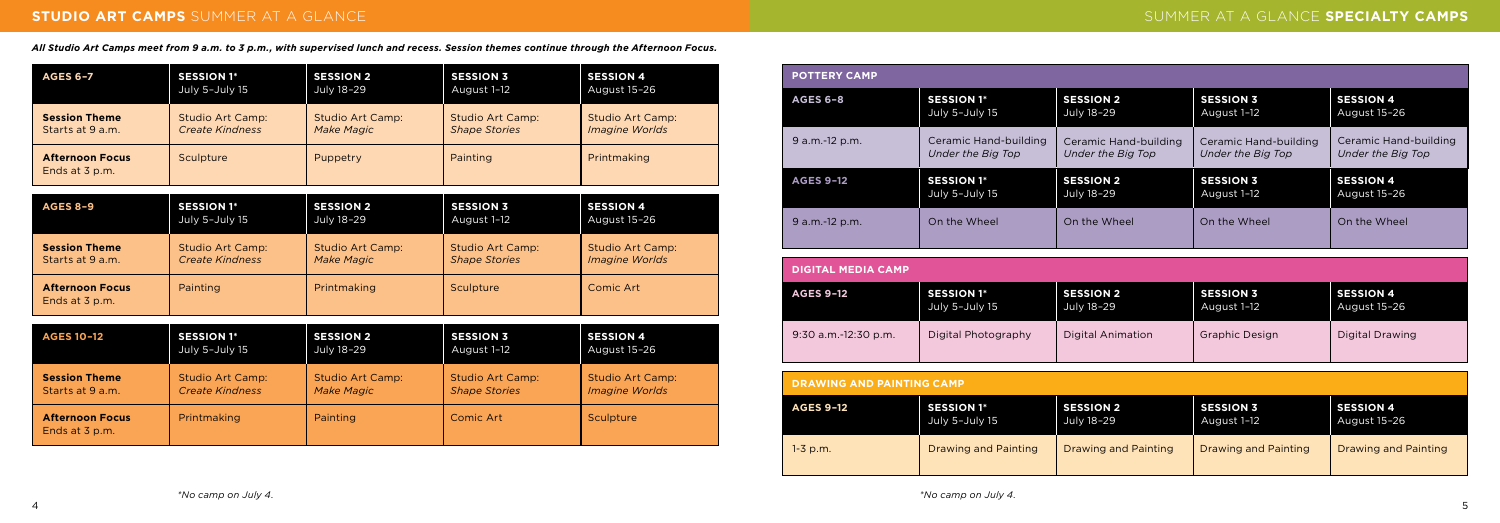# **TEEN CLASSES** SUMMER AT A GLANCE

# PRICING PER SESSION

| <b>MEMBER</b> | <b>NONMEMBER</b> |
|---------------|------------------|
| \$875         | \$1,050          |
|               |                  |
|               |                  |
| \$950         | \$1,140          |
| \$675         | \$810            |
|               |                  |
| \$625         | \$750            |
| \$425         | \$510            |
|               |                  |
| \$375         | \$450            |
| \$375         | \$450            |
| \$375         | \$450            |
| \$375         | \$450            |
| \$375         | \$450            |
| \$375         | \$450            |
| \$375         | \$450            |
| \$375         | \$450            |
| \$500         | \$600            |
| \$425         | \$510            |
| \$425         | \$510            |
| \$425         | \$510            |
| \$425         | \$510            |
|               |                  |

#### **Priority Registration for Members:**  Monday, April 25, at 7 a.m. **Public Registration:**  Monday, May 2, at 7 a.m.

| <b>AGE</b>                         | <b>TIME</b>            | <b>PROGRAM</b>                                                                                                                                                                                                                 | <b>MEMBER</b>                                                                 | <b>NONMEMBER</b>                                                              |
|------------------------------------|------------------------|--------------------------------------------------------------------------------------------------------------------------------------------------------------------------------------------------------------------------------|-------------------------------------------------------------------------------|-------------------------------------------------------------------------------|
| Ages 6-7<br>Ages 8-9<br>Ages 10-12 | 9 a.m.-3 p.m.          | <b>Studio Art Camp</b>                                                                                                                                                                                                         | \$875                                                                         | \$1,050                                                                       |
| Ages 6-8                           | 9 a.m.-3 p.m.          | Van Vleck Camp                                                                                                                                                                                                                 | \$950                                                                         | \$1,140                                                                       |
| Ages 6-8<br><b>Ages 9-12</b>       | 9 a.m.-12 p.m.         | Pottery Camp                                                                                                                                                                                                                   | \$675                                                                         | \$810                                                                         |
| <b>Ages 9-12</b>                   | $9:30$ a.m.-12:30 p.m. | Digital Media Camp                                                                                                                                                                                                             | \$625                                                                         | \$750                                                                         |
| <b>Ages 9-12</b>                   | $1a.m.-3 p.m.$         | Drawing & Painting Camp                                                                                                                                                                                                        | \$425                                                                         | \$510                                                                         |
| Ages 12-15                         | 10:30 a.m.-12:30 p.m.  | Illustration<br>Oil & Acrylic Painting<br><b>Fine Arts Intensive</b><br>Teen Workshop:<br><b>Street Art</b>                                                                                                                    | \$375<br>\$375<br>\$375<br>\$375                                              | \$450<br>\$450<br>\$450<br>\$450                                              |
| Ages 12-15                         | $1:30 - 3:30$ p.m.     | Oil & Acrylic Painting<br>Drawing<br>Teen Workshop:<br><b>Zines and Prints</b><br><b>Fine Arts Intensive</b><br>Ceramics<br>Digital Photography<br><b>Digital Animation</b><br><b>Graphic Design</b><br><b>Digital Drawing</b> | \$375<br>\$375<br>\$375<br>\$375<br>\$500<br>\$425<br>\$425<br>\$425<br>\$425 | \$450<br>\$450<br>\$450<br>\$450<br>\$600<br>\$510<br>\$510<br>\$510<br>\$510 |

*Purchase a Family Membership for \$75 and receive a 20% discount on all art school registrations and to take advantage of priority registration week.* 

#### **REGISTRATION**

Register online at montclairartmuseum.org/ysa. You can also register by phone at 973-259-5139, or email at yardschool@ montclairartmuseum.org.

Full payment required. You will receive a registration confirmation via e-mail. Parent packets will be e-mailed prior to each camp session.

**Scholarships** are available based on merit and financial need. The Access for All financial assistance program is available for children with disabilities and special needs. Please visit montclairartmuseum.org/ysa for more information.

| <b>AGES 12-15</b>                             | <b>SESSION 1*</b>   | <b>SESSION 2</b>       | <b>SESSION 3</b>    | <b>SESSION 4</b>             |
|-----------------------------------------------|---------------------|------------------------|---------------------|------------------------------|
|                                               | July 5-July 15      | July 18-29             | August 1–12         | August 15-26                 |
| <b>Morning Class</b><br>10:30 a.m.-12:30 p.m. | <b>Illustration</b> | Oil & Acrylic Painting | Fine Arts Intensive | Teen Workshop:<br>Street Art |

| <b>Afternoon Classes</b><br>$1:30 - 3:30$ p.m. | Oil & Acrylic Painting | Drawing                  | Teen Workshop:<br><b>Zines and Prints</b> | Fine Arts Intensive |
|------------------------------------------------|------------------------|--------------------------|-------------------------------------------|---------------------|
| $1:30-3:30$ p.m.                               | Ceramics               | Ceramics                 | Ceramics                                  | Ceramics            |
| $1:30-3:30$ p.m.                               | Digital Photography    | <b>Digital Animation</b> | <b>Graphic Design</b>                     | Digital Drawing     |

*\*No classes on July 4.*

| SUMMERART AT VAN VLECK |                                     |                                |                                 |                                  |  |
|------------------------|-------------------------------------|--------------------------------|---------------------------------|----------------------------------|--|
| <b>AGES 6-8</b>        | <b>SESSION 1*</b><br>July 5-July 15 | <b>SESSION 2</b><br>July 18-29 | <b>SESSION 3</b><br>August 1-12 | <b>SESSION 4</b><br>August 15-26 |  |
| $9$ a.m.-3 p.m.        | Van Vleck                           | Van Vleck                      | Van Vleck                       | Van Vleck                        |  |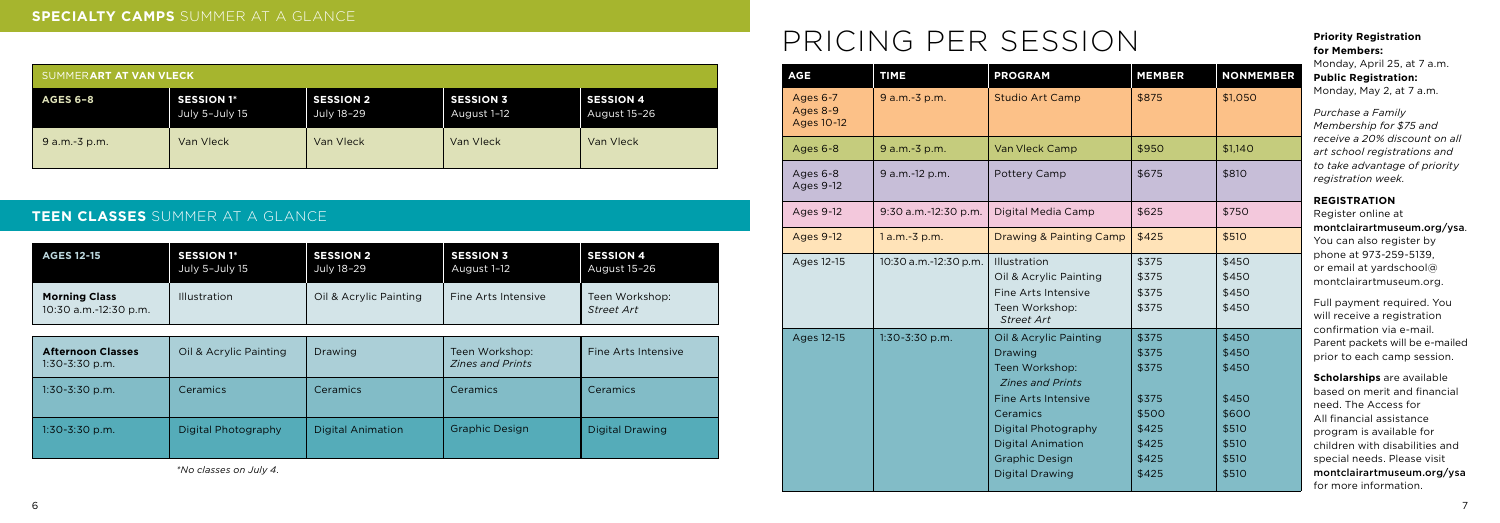Our in-person **Studio Art Camp** encourages experimentation, creative thinking, and skill development in a safe, fun, supportive and socially engaging environment with other creative kids. Campers receive personalized attention in age-specific groups led by our professional teaching artists. Classes will take place in our spacious studios and tented classrooms on the Museum grounds.

Each session is inspired by a different theme with exciting new projects providing age-appropriate challenges for campers to explore drawing, painting, sculpture, collage, and mixed media. Supervised lunch and recess take place outside with organized games and activities. Afternoons focus on specialized instruction in a different art form, such as comic art or printmaking, so campers can sharpen medium-specific skills and develop their unique voice for creative selfexpression.



### **SESSION 4**  August 15–26

#### **Theme:** *Imagine Worlds*

From underground habitats and aquatic ecosystems, to fantasy mapmaking, alternate universes, and futuristic realms, campers use their imaginations to envision and design spectacular worlds. Campers experiment with a variety of media as they innovate architecture, build environments, form terrain and craft creatures in their own creative cosmologies. If you can dream it, you can make it!

#### Afternoon Focus:

Ages 6–7: Printmaking Ages 8–9: Comic Art Ages 10–12: Sculpture

#### **SESSION 3** August 1–12

#### **Theme:** *Shape Stories*

Drawing from global tales of adventure, fantasy, and legend, campers will be inspired to shape their own stories into fantastic works of art. Fictional fun guides this camp as favorite characters leap from the page to the paintbrush and campers paint themselves into the picture. Literature from around the world animates the imagination as campers illustrate their epic adventures.

#### Afternoon Focus:

Ages 6–7: Painting Ages 8–9: Sculpture Ages 10–12: Comic Art



### **SESSION 2** July 18–29

#### **Theme:** *Make Magic*

Into the unknown, over the rainbow, or via Platform 9 ¾—this session charms with art exploring mystical creatures and magical realms! Spellbound campers will create art inspired by wonderous wizards, fearsome dragons, astounding unicorns, and enchanted environments. Activate your creative powers and let your imagination fly!

#### Afternoon Focus:

Ages 6–7: Puppetry Ages 8–9: Printmaking Ages 10–12: Painting



**SESSION 1\***  July 5–15

#### **Theme:** *Create Kindness*

This session focuses on caring for others and making the world a better place, with projects that encourage empathy and tending to our environment. From caring for animals and promoting pollinators, to helping others and cultivating friendship, this camp inspires creative acts of kindness. Using upcycled materials and a diverse array of media, campers will create art with the intention of doing good.

#### Afternoon Focus:

Ages 6–7: Sculpture Ages 8–9: Painting Ages 10–12: Printmaking

*\*No camps on Monday July 4.*



**Studio Art Camp** Ages 6–7, Ages 8–9, Ages 10–12 9 a.m.–3 p.m.

**Four sessions offered:**

**SESSION 1 July 5–15** *(no camp on Monday, July 4)*

**SESSION 2 July 18–29 SESSION 3 August 1–12 SESSION 4 August 15–26**

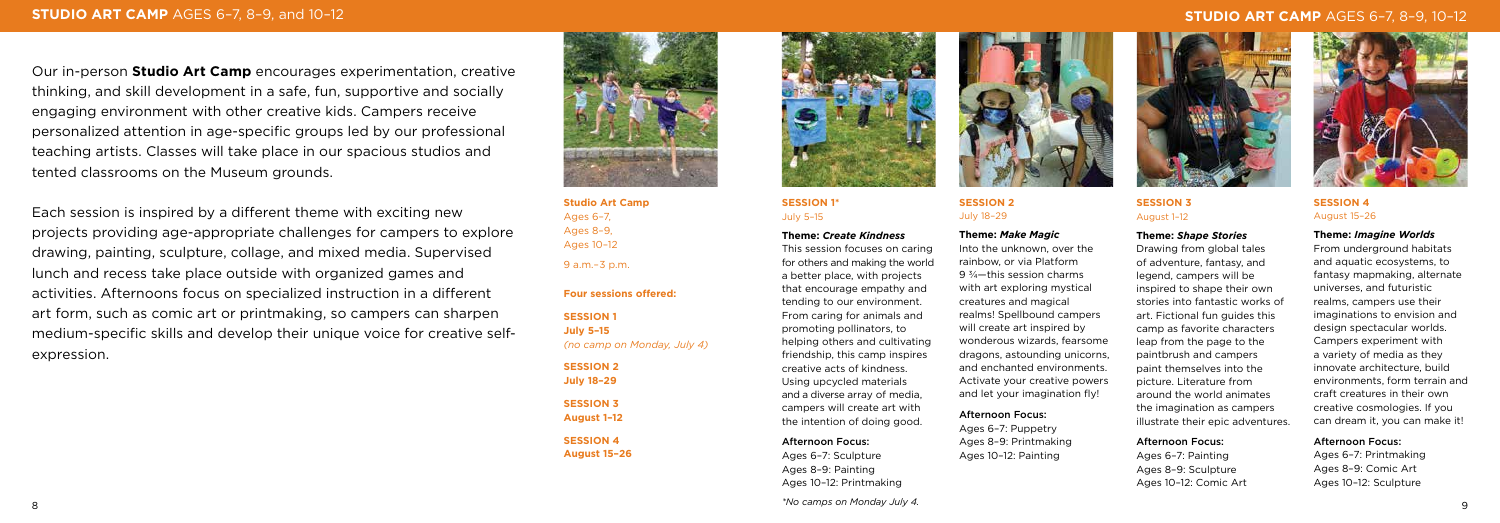#### **PAINTING**

Campers learn foundational painting techniques such as color mixing and blending, while experimenting with a variety of wet media.



#### **COMIC ART** Campers design imaginative characters and learn the basics of comic book art, from storyboarding to speech bubbles and lettering.



#### **PUPPETRY**

Campers create a variety of puppets such as hand puppets, shadow puppets, and marionettes, as well as a basic theater set.



**SCULPTURE**  Campers learn fundamental sculpture techniques to create 3-dimensional forms in space using a variety of materials and methods.



#### **PRINTMAKING**

Campers explore the endless possibilities of printmaking as a medium for self-expression, learning techniques such as silkscreen, collagraph, relief printing, monoprint, and stenciling.

Everyone's favorite art and nature camp is back with **SummerART at Van Vleck**! Held exclusively at Van Vleck House and Gardens, campers will create works of art inspired by the abundant plant and animal life onsite. Flora and fauna abound in this secluded historic garden; from butterflies and beetles, to birds and buttercups, there is so much to explore!

Camp is held outdoors when weather permits, as well as in Van Vleck's spacious Education Center. MAM's fantastic professional teaching artists lead fun-filled projects featuring a variety of fine art materials and methods such as drawing, painting, sculpture, printmaking, and more. Campers will learn about the habits and habitats of animals and create art inspired by the natural world while experimenting with a diverse array of media and means of creative expression.

## **Join us for camp in the Gardens!**

Campers in Studio Art Camp will enjoy specialized instruction by teachers with expertise in specific art forms in the afternoons.

# Each session features a different **Afternoon Focus** for each age level.



# SUMMER**ART AT VAN VLECK** AGES 6–8



#### **SummerART at Van Vleck**

Ages 6–8

9 a.m.–3 p.m.

#### **Four sessions offered:**

**SESSION 1 July 5–15** *(no camp on Monday, July 4)*

**SESSION 2 July 18–29**

**SESSION 3 August 1–12**

**SESSION 4 August 15–26**

# **STUDIO ART CAMP** AFTERNOON FOCUS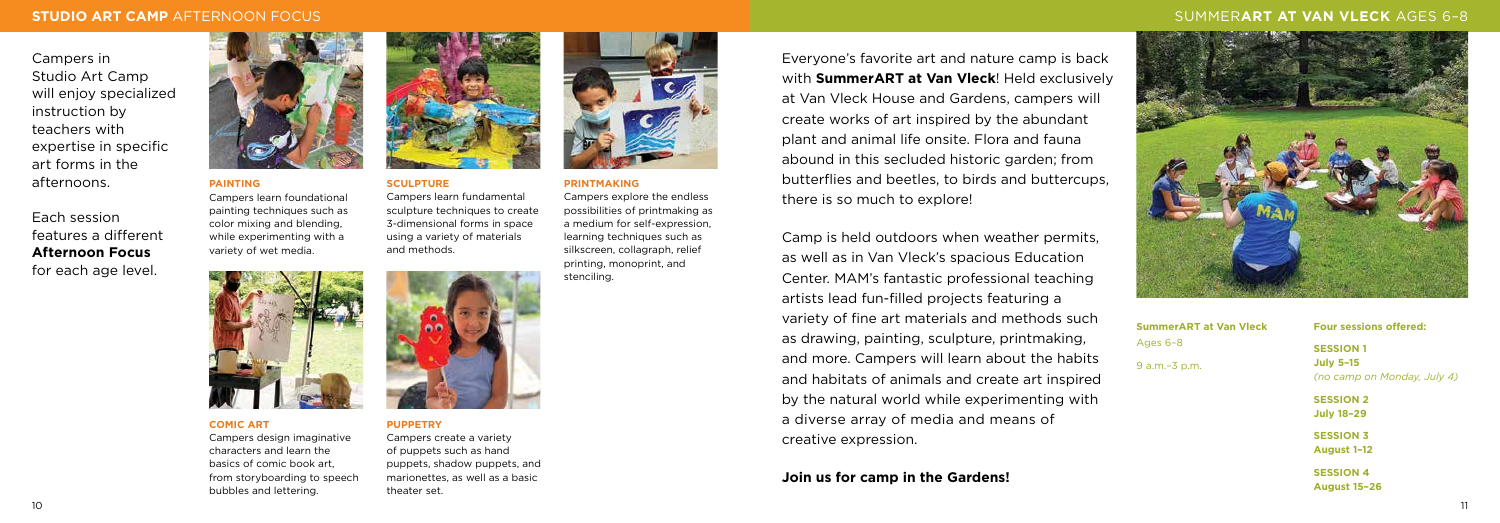#### **SESSION 2** August 15–26

#### *Digital Drawing*

Welcome to the world of digital drawing where your sketches come alive on your screen using a Surface Pro tablet, stylus pen, and Adobe Photoshop as design tools. Experiment with markmaking, layering, and adding color, while learning essential graphic design and illustration principles and techniques. Your original works of art will be printed to take home. ready to frame!

### **SESSION 2** July 18–29

#### *Digital Animation*

For kids who love cartoons and animated movies, this class teaches the core skills needed to become the author, director, and animator of your own cartoons. Learn traditional, as well as digital 2D animated motion production techniques, to bring your characters to life and turn your stories into original animated short films.

#### **SESSION 3**  August 1–12

#### *Graphic Design*

Campers will learn the fundamentals of graphic design through a series of hands-on, creative projects. Campers will develop a body of work that expresses their voice as they explore and play with fonts, images, layering, digital drawing, and photomanipulation tools and techniques.



### **SESSION 1\***  July 5–15

#### *Digital Photography*

Campers will explore and capture the world around them using digital photography. Campers will learn about light, contrast, composition, camera settings, and image editing with Photoshop CC, to gain a solid understanding of how to maximize the use of a digital camera to create unique and beautiful works of photography. Canon point-and-shoot cameras are available, but campers may bring their own as well.



Sign up for this afternoon camp on its own, or add after another morning





Reboot your summer and learn to use technology as a tool for creative expression and communication in our **Digital Media Camp**. Level up your production skills by working with professional digital teaching artists to learn essential tricks of the trade, while refining your vision through a series of design challenges. Develop fundamental and indispensable production techniques and find your voice in becoming a prolific cultural producer in our increasingly connected world.

Digital Media Camp is open to all levels of experience and no prior knowledge of software is required. Students will receive personalized attention. Camps take place in our Media Lab, using state-of-the-art Surface Pro tablet computers and Adobe Creative Cloud software.

# **DRAWING AND PAINTING CAMP** AGES 9–12 **DIGITAL MEDIA CAMP** AGES 9–12 **DIGITAL MEDIA CAMP** AGES 9–12

Sharpen observational and representational skills while learning essential **drawing and painting** techniques. Experimenting in both dry and wet media, campers will explore the properties of line, value, color, texture, and composition, while developing their artistic vision and enjoying being creative with other young artists.

**Drawing and Painting** Ages 9–12 1–3 p.m. **Four sessions offered: SESSION 1 July 5–15** *(no camp on Monday, July 4)* **SESSION 2 July 18–29 SESSION 3 August 1–12 SESSION 4**

# **August 15–26 Digital Media Camp** Ages 9–12

9:30 a.m.–12:30 p.m.

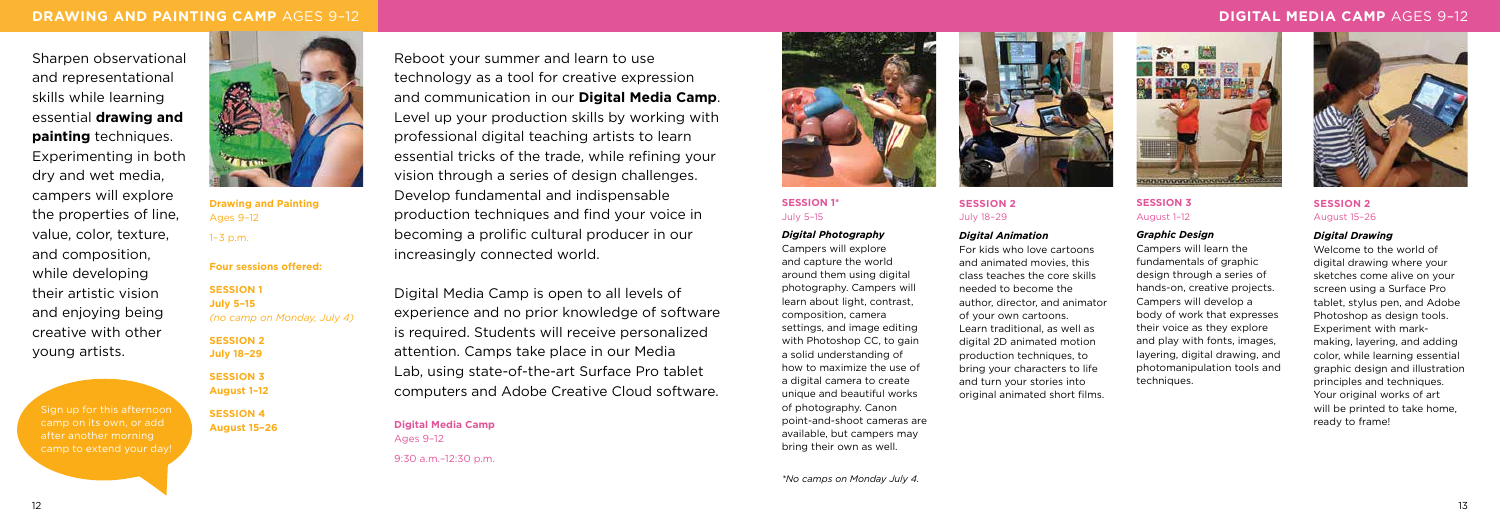Spend your summer immersed in art in a supportive environment with other young creatives while building your portfolio! **Teens ages 12–15** can explore traditional fine arts media such as drawing, painting, or illustration, fine-tune their skills in a range of media in the Fine Arts Intensive, explore special projects in Teen Workshop, develop their unique style in the Ceramics Studio, and experiment with digital processes in MAM's digital arts program. Classes include individual and group critiques in a supportive environment and exercises on writing a statement about your art.

Sign-up for the morning or afternoon program, or pack a lunch and stay for both! Lunch supervision is provided in a tented area outside on Museum grounds. Class sizes are limited for individualized attention by our professional teaching artists, who will provide each student a separate set of art supplies to use for the duration of the class. All levels and abilities are welcome!

12-year old students can choose from 10-12 year old camps or 12-15 year old classes.

# **POTTERY CAMP** AGES 6–8, 9–12 **TEEN CLASSES** AGES 12–15

# **Ceramics Handbuilding:** *Under the Big Top*

Join us in a tented classroom on the Museum grounds to explore the tactile art of working with clay. Campers will learn the proper use of tools, sculpting techniques, surface design, and glazing. Circusthemed projects will inspire campers to get creative and have fun, with an emphasis on self-expression. Finished artwork will be kiln-fired so it may be cherished for years to come!



**Pottery Camp:**  *On the Wheel* Taught in our Ceramics Studio, Pottery Camp is for children who are interested specifically in exploring the tactile art of working with clay. Campers will work on the wheel and gain a solid foundation of throwing techniques while creating bowls, pots, vases, and more. All works will be glazed and kiln-fired to be treasured for years to come!



**Ceramics Hand-building:**  *Under the Big Top* Ages 6–8 9 a.m.-12 p.m.

#### **Four sessions offered:**

**SESSION 1 July 5–15** *(no camp on Monday, July 4)* **SESSION 2**

**July 18–29 SESSION 3 August 1–12 SESSION 4 August 15–26**

**Pottery Camp:**  *On the Wheel* Ages 9–12 9 a.m.-12 p.m.

### **Four sessions offered:**

**SESSION 1 July 5–15** *(no camp on Monday, July 4)*

**SESSION 2 July 18–29 SESSION 3 August 1–12 SESSION 4 August 15–26**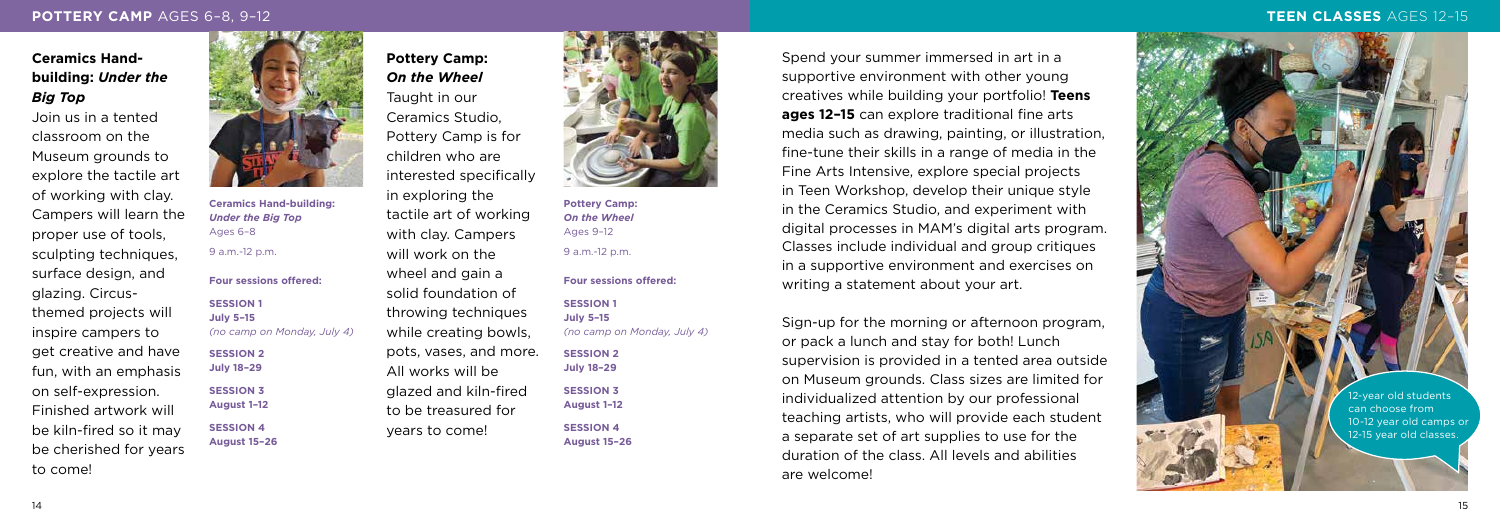*Fine Arts Intensive*  **SESSION 3** August 1–12, 10:30 a.m.–12:30 p.m. **SESSION 4**

August 15–26, 1:30–3:30 p.m. Study a range of art forms and media and build your portfolio in this summer intensive. Refine your technical skills, explore a new medium, or experiment with a new style. Drawing, oil and acrylic painting, and mixed media techniques will all be covered in a relaxed and fun atmosphere. All students will gain a well-rounded knowledge of traditional fine arts media, with a touch of experimentation and adventure to develop their unique voice.



### *Illustration*  **SESSION 1\***  July 5–15, 1:30–3:30 p.m.

Do you love to draw? This course focuses on developing your skills through a variety of drawing techniques, from life drawing to creating original illustrations using a diverse range of mediums.

*\*No classes on Monday July 4.*



#### *Drawing*  **SESSION 2** July 18–29, 1:30 p.m.–3:30 p.m.

Take your drawing to the next level! Working from observation and reference, we will explore the power of mark-making and the fundamental elements of line, value, form, perspective, composition, and proportion. Subject matter will vary, and include still life, landscapes, clothed figures, and architecture.





#### *Oil & Acrylic Easel Painting*  **SESSION 1\***  July 5–15, 1:30–3:30 p.m. **SESSION 2** July 18–29, 10:30 a.m.–12:30 p.m.

Explore the foundations of acrylic and oil paintings while learning to perceive and depict objects in space through observation of color, shadow and light, and perspective. Learn color theory, color mixing, and new ways of paint application using different mediums and brushes. Paintings will be inspired by the landscape, still life, and a clothed model.

*\*No classes on Monday July 4.*



# **TEEN CLASSES** AGES 12–15 **TEEN CLASSES** AGES 12–15



*Digital Photography* **SESSION 1\*** July 5–15, 1:30–3:30 p.m.

Learn how to get the most out of your camera by taking it off "automatic," through a series of fun exercises, both onand off-site. Train the eye to "see" as you learn traditional photography techniques, reshoot and re-work photos, and master compositional rules. Experiment with software to make minor adjustments in balance, lighting, and contrast. Students may bring any type of digital camera, or use one of the Museum's point-andshoot cameras.

*\*No classes on Monday July 4.*

*Ceramics* **SESSION 1\*** July 5–15, 1:30–3:30 p.m. **SESSION 2** July 18–29, 1:30–3:30 p.m. **SESSION 3** August 1–12, 1:30–3:30 p.m. **SESSION 4** August 15–26, 1:30–3:30 p.m.

Create works of art in clay that are functional, decorative, or both—with an emphasis on individual expression. Throwing techniques for centering clay, creating bowls, and cylindrical forms will be covered, followed by finishing techniques, such as glazing, texturing, and preparing the work for the kiln. Prior wheel throwing experience is preferred but not required.



### *Teen Workshop: Zines and Prints* **SESSION 3**  August 1–12, 1:30–3:30 p.m.

Explore how art can be used as a tool to amplify voices, generate ideas with other young artists, and harness your creativity to power social change. Learn collage, book-making, and screenprinting techniques that combine text and images to convey messages with maximum visual impact through zines, posters, t-shirts, and tote bags. Refine your vision about issues you feel passionate about.

#### *Teen Workshop: Street Art* **SESSION 4**  August 15–26, 10:30 a.m.–12 p.m.

Take your art to the streets and learn strategies and techniques for conveying your message and creating work for the public sphere. Develop your unique style while gaining skills in lettering, stenciling, spray paint, acrylic paint, and collaborating on a large-scale piece.

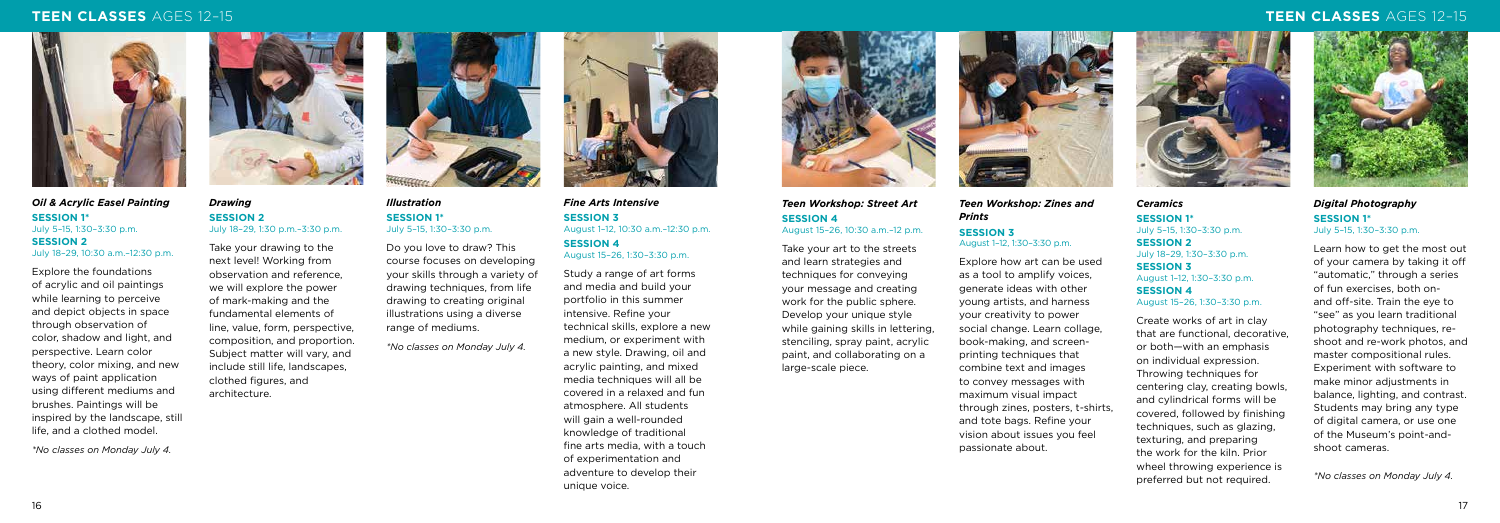#### **POLICIES AND PROCEDURES FOR** SUMMER**ART**

**Please read below before registering for camp or classes.** 

**Policies and Procedures are also available at montclairartmuseum.org/learn-andcreate/ yard-school-of-art/policies-procedures. COVID-19 safety guidelines for SummerART will be determined based on CDC and state and local guidelines, and MAM policies close to the start of camp and are subject to change.**

#### **REGISTRATION: Begins April 25 for members and May 2 for the public**

- The Montclair Art Museum (MAM) accepts registrations online, by phone at 973-259-5139, or by e-mail to yardschool@montclairartmuseum.org. Walk-in registrations are accepted Monday-Friday 9-3 p.m.
- Registrations are processed in the order in which they are received and class enrollment is on a first-come, first-served basis. MAM members at any level can take advantage of priority registration in advance of open enrollment.
- Registration is complete when MAM receives full payment. No confirmations will be sent in the mail. An email, mailing address, and phone number are required at the time of registration.
- Classes and camps not meeting a minimum enrollment one week before the first day will be canceled.
- Students enrolling after the start of the session are still required to pay full tuition. Tuition is not pro-rated.
- MAM will send an email with camp confirmation and parent packet for all child camps and teen classes that includes forms to be filled out before the first day of camp.
- MAM reserves the right to refuse admission or dismiss any student due to inappropriate behavior as outlined in the SummerART parent packet.

#### **REFUNDS FOR CHILDREN'S CAMPS AND TEEN'S CLASSES DURING SUMMERART**

Full refunds will be provided in the event that a class, workshop, or camp does not meet minimum enrollment and is canceled. All other refunds are subject to a nonrefundable \$25 administrative fee. Students can receive credits if a class, workshop, or camp is canceled. Credits are valid for two years from date issued and are not refundable. Credits are held in the students' account and can be redeemed upon registration.

Tuition will be refunded if notice of withdrawal is provided at least 30 DAYS prior to start date of the summer session from which you are withdrawing. If notice of withdrawal is given less than 30 DAYS prior to the start date of the session from which you are withdrawing, you will receive a 50% refund, less the \$25 administrative fee. No refunds will be given after the start date of the session for which you are enrolled. The \$25 administrative fee and Museum membership are non-refundable.

#### **GIFT CERTIFICATES**

Gift certificates are available for classes and camps. Contact the Education Office at yardschool@montclairartmuseum.org.

#### **TRANSFERS**

Students may transfer to any camp or class not already filled within the first two weeks of classes or first two days of the SummerART kids and teen session.

#### **MAKE UP CLASSES + SUBSTITUTE INSTRUCTORS**

Due to the full schedule of camps and teen classes during SummerART, classes will not be made up. Students missing class by their own choice will not receive a make-up class, refund, or credit. MAM reserves the right to substitute instructors of equal caliber in an emergency.

#### **PHOTOGRAPHY**

Photographs, screenshots, videos, and/or interviews may be taken of students, children, and parents, and their artwork, and may be published and used to promote MAM's programs. If you do not want yourself, your child, or your child's artwork photographed, please notify the Museum in writing at yardschool@montclairartmuseum.org.

#### **LOST PROPERTY**

MAM is not responsible for artwork and other property left on the premises, and has no liability if such property is stolen.

#### **MATERIALS AND SUPPLIES**

Materials for children's and young teen courses and camps are provided. Spray paints, fixatives, and aerosols are prohibited. Each student will receive their own supplies for use during the camp session.

#### **MEMBERSHIP**

Member benefits include priority registration and reduced tuition fees for studio classes, workshops, and camps. Members also receive free admission to MAM, discounts to local restaurants and The Store at MAM, invitations to Openings, and more. Membership categories and complete benefits are available on the MAM website.

PLEASE NOTE: The Art School tuition discount applies to the member only for Student and Individual memberships. However, Family level memberships and higher categories entitle all members of the immediate family to tuition at the reduced member rate. Single memberships are not offered for children under age 18. Therefore, to be eligible for the reduced member rate for children's and teen's classes or camps, the child's family must have a current Family or higher membership. Membership dues may be paid at the time of registration. If your membership is due to expire during the upcoming class session, please include your renewal payment with your registration fee. For more information, call the Membership Department at 973-259-5151 or email fsmith@montclairartmuseum.org.

#### **TERMS OF REGISTRATION**

By registering, you agree to the contents herein including following statement: In consideration of the benefit for which I, or my child, will derive from these activities, I hereby release the Montclair Art Museum (MAM), its trustees, staff, parents, and any other affiliated individuals associated with the Yard School of Art from any and all claims or actions whatsoever in connection with the operation and supervision of these activities. I understand that MAM does not have an onsite nurse or any other medical professional. Staff members will not administer medications and do not have the ability to monitor medical conditions. In the event of an emergency, the MAM staff will seek outside medical assistance. Nuts and nut products are not permitted during camp, and the museum uses non-toxic art supplies for kids studio classes; however, MAM does not guarantee that it is an allergen-free facility.

In the event that I cannot be contacted and the person that I have designated cannot be contacted or in the event of an emergency where there is not sufficient time to contact me or my designee, I hereby authorize MAM's staff to act on my behalf with regard to medical treatment of myself or my child. Without limitation, I authorize transportation and medical treatment for me or my child. I understand that the staff of MAM will make every effort to contact me, or my emergency contact, during an emergency.

My child has permission to take part in all activities at MAM. In addition to activities that take place on MAM grounds. I give my child permission to take walking tours under the supervision of MAM staff.

*Digital Drawing*  **SESSION 4**

August 15–26, 1:30–3:30 p.m. Tell your creative stories through your bold digital illustrations using a digital tablet, stylus pen, and Adobe Photoshop. Create original drawings through mark making, adding layers, color, and your own style. Bring your drawings to life by exporting them to prints, digital animations, GIFs, and videos while learning about the elements of digital illustration.

### *Graphic Design* **SESSION 3**  August 1–12, 1:30–3:30 p.m.

This class introduces students to the world of design with a concentration on both the technical and creative aspects of the art form. Students will focus on various Photoshop techniques that can be used for both fine art pieces as well as a commercial project. Students will develop a body of work that displays their technical abilities as well as expresses their unique voice.

### *Digital Animation* **SESSION 2** July 18–29, 1:30–3:30 p.m.

Click! Drag! Action! Using 2D animation techniques such as keyframing, tweening, and rotoscoping, students make their digital creations come alive with motion. From storyboarding to finished digital films, hone your storytelling skills and practice various aspects of animation such as staging, timing, anticipation, lip-syncing, and sound design.



# **TEEN CLASSES** AGES 12-15 *NEW!*



# **ADULT**  SUMMER**ART CAMP**

**Four week-long sessions** 9:15 a.m.–noon July 11–15 July 25–29 August 8–12 August 22–26

These new week-long summer art camp sessions are for adults who are interested in exploring art techniques and finding their creative voice. Science shows that creativity is important for well-being at all ages. This camp invites adults to come learn, experiment, meet others, and enjoy time for themselves with MAM's teaching artists.

*\$200 member \$250 non-member*